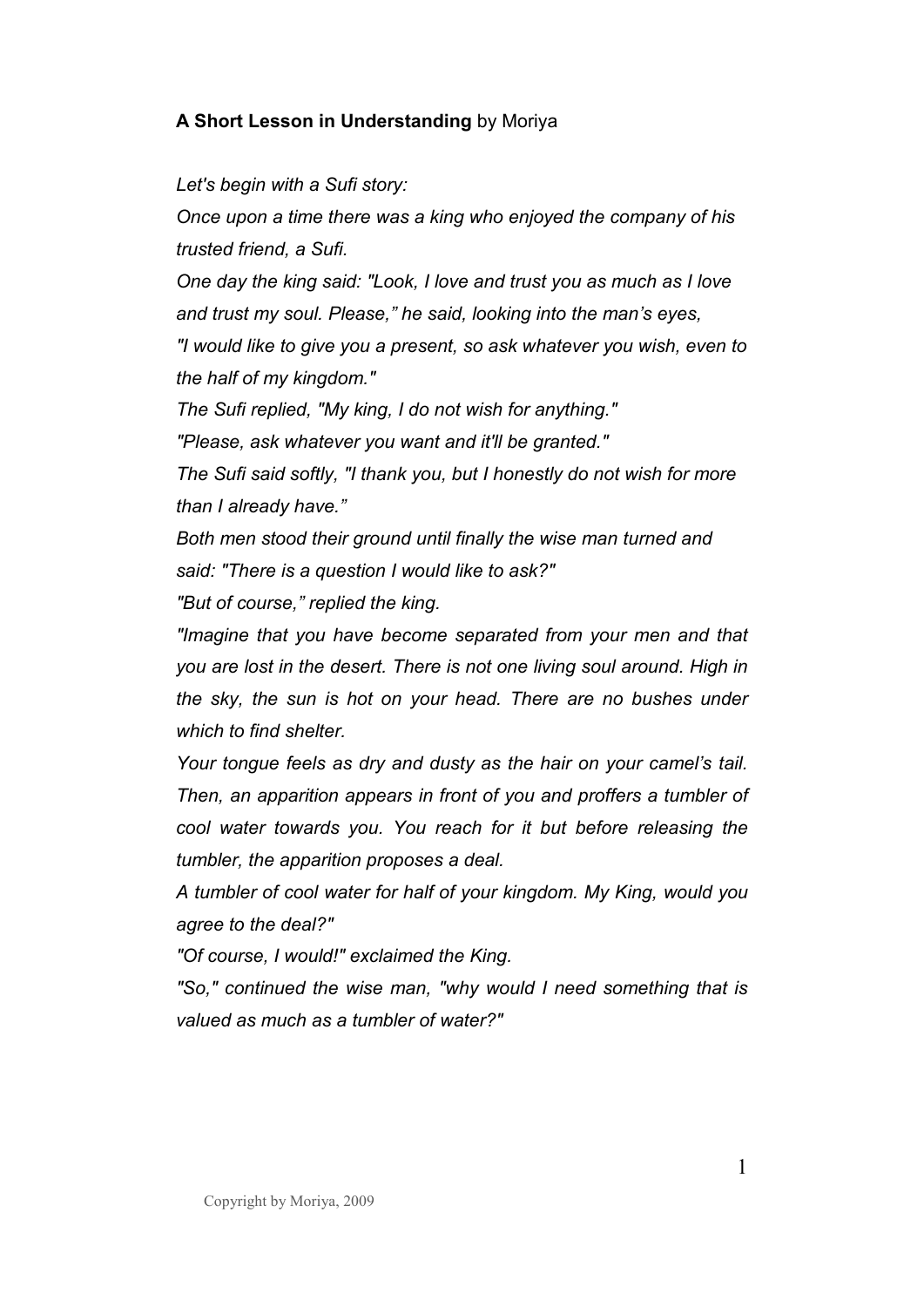So, what is the message of this story?

The message is that according to how much, at any given moment, we value any one aspect of anything over another, we attach an arbitrary emotional value to this aspect while failing to accept the whole.

Look at it this way: if we were in dire straits in a desert, lost and left for dead, most of us would, indeed, be willing to make a deal - any deal - with anyone holding a symbolic cool glass of water to us.

Interestingly, if lost in an arctic blizzard and about to die from hypothermia, what we would most greedily accept from a rescuer would not be a tumbler of cool water but a tumbler of brandy though, clearly, whilst in the dry desert the tumbler of brandy would fail to quench our thirst and might hasten our departure from this earth.

However, we are talking about the same tumbler of cool water unchanged in its properties - whether it is offered in the context of the desert or the context of a frozen landscape.

Dependant on our need – be it real or imagined - the worth we attach to that tumbler of water is totally arbitrary and entirely of our choosing.

Equally, when we donate to charity clothes that we no longer want, the persons accepting these clothes will attach a value to them where, for us, there was no longer any.

Why, these men and women might even wear this shirt, that skirt, that tie, proudly on Shabbath, at the next Bar Mitzvah they attend, to their next job interview or to their next birthday party. It can be said that *one person's trash is another one's treasure.* 

 $\frac{1}{2}$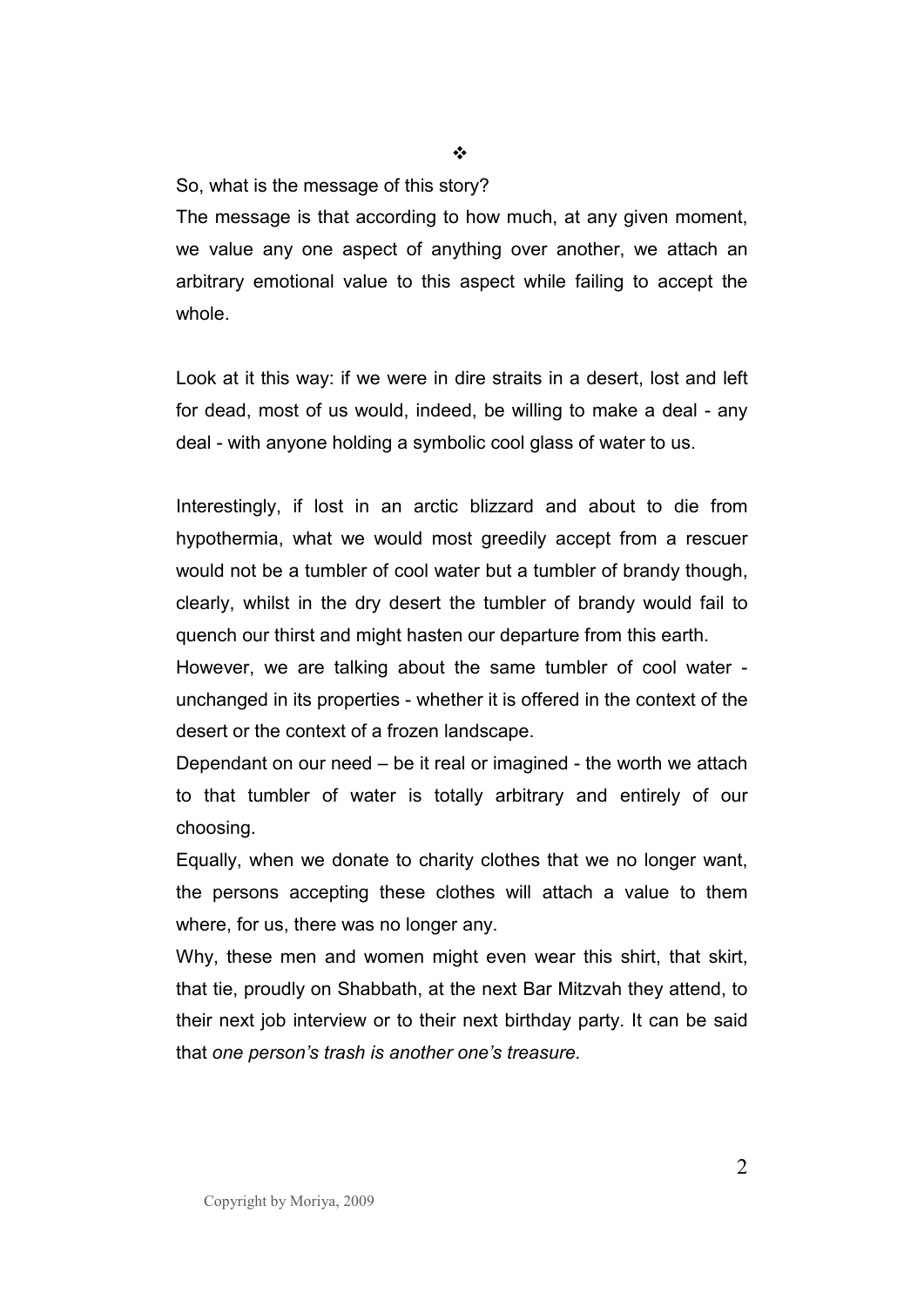When we value one item over another, be it an object or a human being, we create separation – in doing so, we create disagreement and conflict because things are inseparable in their essence.

Any attempt to attach greater value to one item over another causes an *inner* friction that expresses itself through an *outer* conflict, i.e. in violent behavior, be it against others or against the self. This conflict can also express itself in the form of illness or result in an \*accident\*.

Every single conflict recorded in history has sprung from a value attached to worldly material goods as well as to ideas, notions, emotions and desires. In doing so, we separate them from the whole. The action/reaction of *inner conflict/outer conflict* always repeats itself simply because there can never be a firm agreement between people about the worth of any specific thing or that of any specific individual they value, and the prize they are *willing* to pay for them. Some will spend a fortune on a car. Others will spend a fortune on a painting, on a diamond, on a stamp collection, on a rug or even on another human being. Some prefer not to pay anything for these objects that they, too, value. They prefer to \*steal\* them while others would not give a thousand shekels to possess any such thing because, for whatever reason, they do not value such objects.

For example, when mere objects, locations and people gain religious significance, they also gain an added value – that of holiness. Attachment to symbolic holiness leads to conflicts between individuals, wars of religions and war between nations.

The real essence of life - the physicality, unity of everything  $-$  is inseparable from the whole. No single aspect of it can be altered in any way. The value we attach to anything that has ever been created - from objects to selected individuals, dead or alive - is only as arbitrary as the value attached to the tumbler of water in the opening fable. Any conflict is the proof that we, humans, are attempting to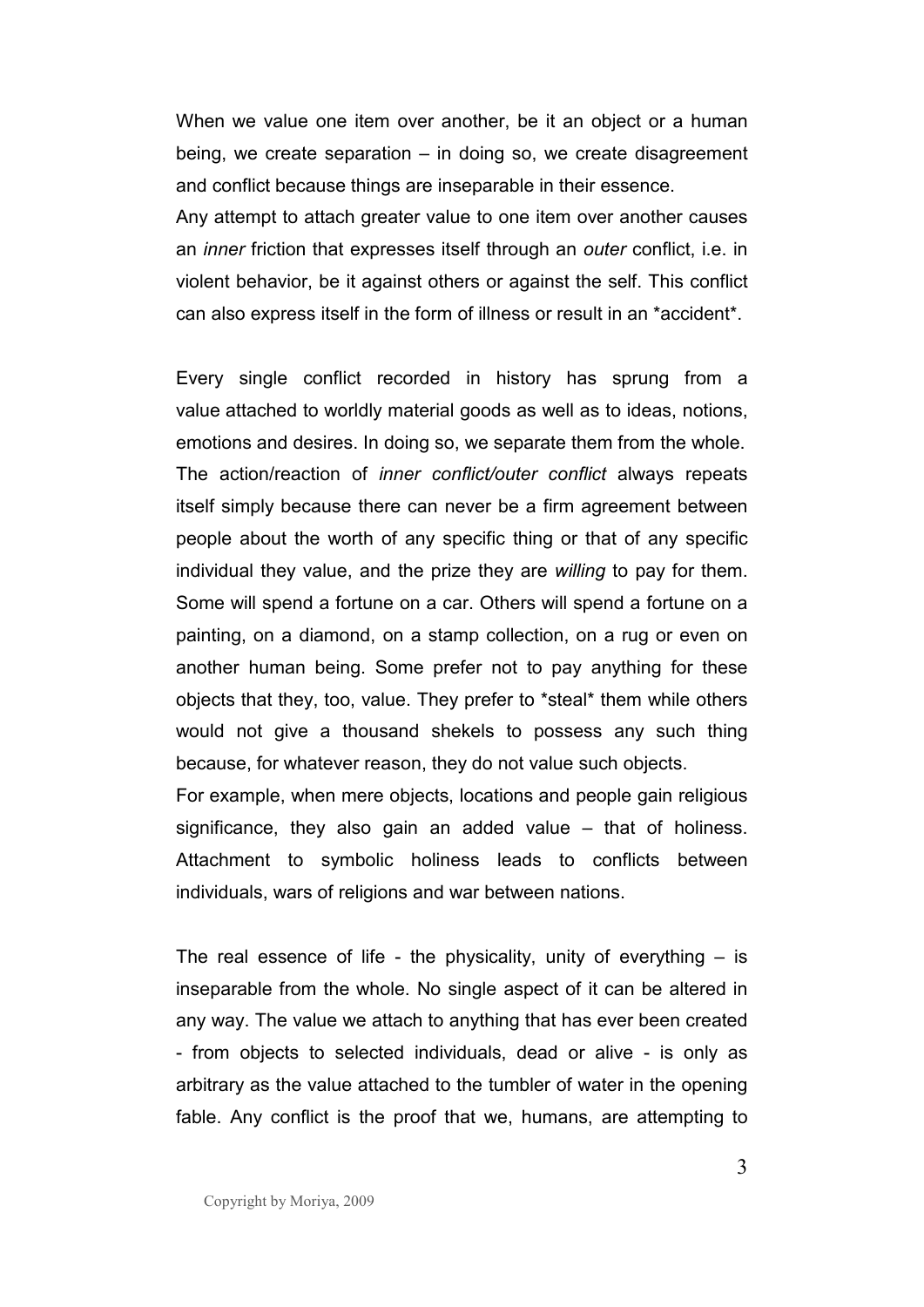separate what is whole and inseparable into parts, while it is the natural state of all - conceived as whole - to realign itself back into a preordained wholeness.

The stronger the attachment to any element separated from its whole - be it in the name of a god, idealism, patriotism, authoritarianism or liberty - the stronger the eventual counter-reaction will be. It needs to be understood that all-out battles on any level are always born out of a single-minded personal inner conflict.

All events, all objects are naturally neutral – they just are.

They do not carry any intrinsic values. They are neither good nor bad. They merely exist but we, ego-personas, arbitrarily decide what is to be valued or rejected, what is good and what is bad, according to societal trends, our collective emotional insecurities and the use we make of objects, thoughts and doctrines – personal and public ones alike.

Every act intended to 'push', to manipulate, in a direction predetermined by the self, always causes a blow-out at the other end before it settles back into its original wholeness.

Love, on the other hand, is a pure and beautiful emotion – but only as long as we accept our loved ones as they are without trying to mold them to suit our desires and our insecurities.

When we peacefully accept our circumstances such as they are, the spontaneous flow of *cosmic* love energy remains constant, for it replenishes itself spontaneously. The more we share love with others, the more this cosmic energy widens and spreads.

Needless to say, we are not talking here about the simplistic, feelgood Hippie flower-power and the New Age propensity for hugging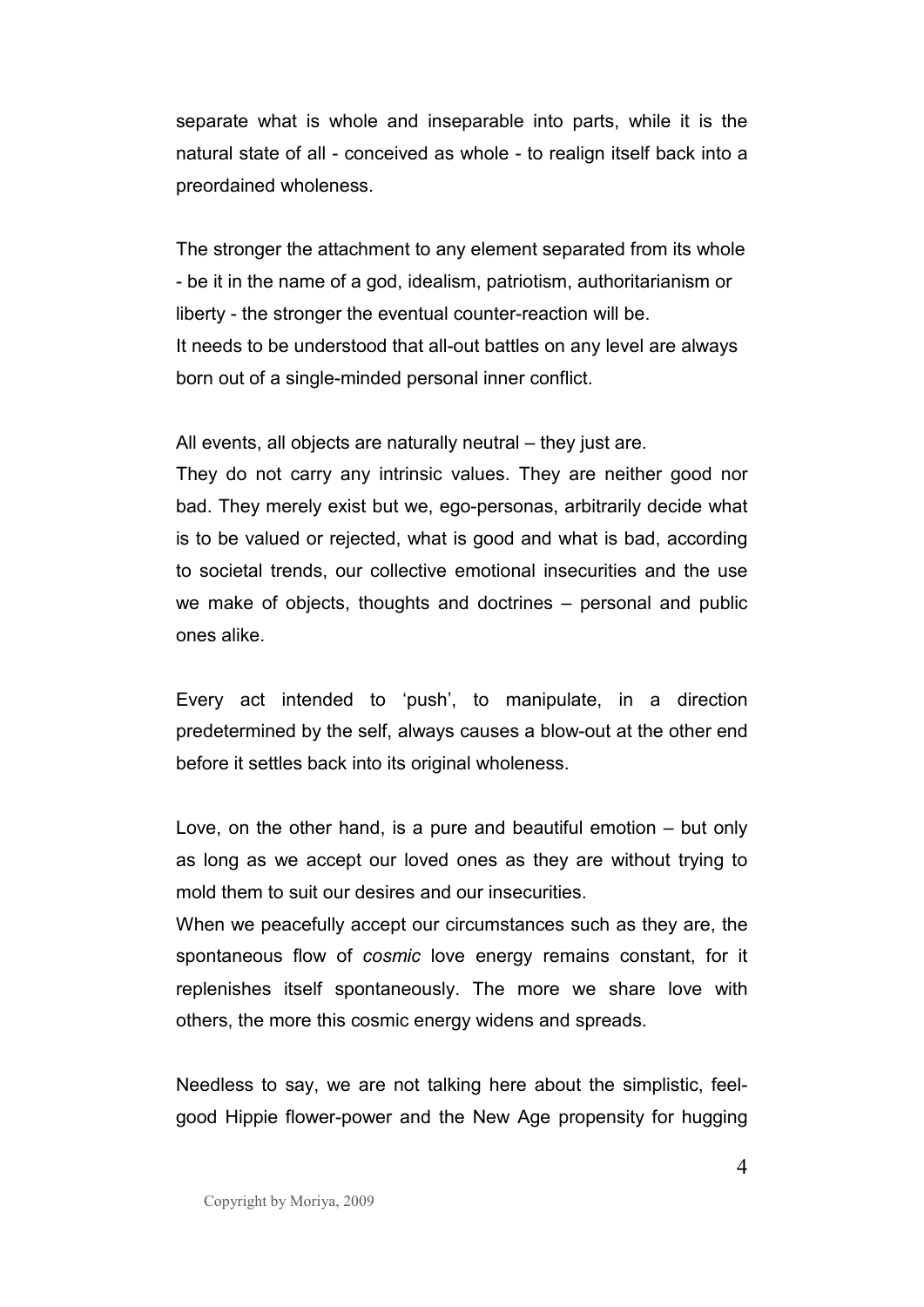and *verbally* stating acceptance and love. Neither are we talking about convincing ourselves that we are "doing" love through the simplistic repetition of mantras.

When we demand that love, such a frail and beautiful emotion, should be expressed in any particular way in order to satisfy our ego – selfish and insecure by nature – the counter reaction from the loved one is an annoyance that over time often turns into downright hatred, which often leads to the cessation of the spontaneous flow of love, if not to physical separation.

It is this negative charge that is transmuted into a karmic 'blow to the head' of the perpetrator via yet another inner/outer conflict. What is a loss, an 'accident', bad luck, an act of violence or an illness, if not the materialization of the negative charge?

Take for example the case of an extreme fundamentalist who turned to epicurianism. That sort of erratic imbalanced behavior would create such an energetic kink that the flow of cosmic energy would be severely constricted. This would set the stage for yet another inner/outer conflict.

The first reality is that we are souls – souls disguised in our incarnated bodies.

The second reality is that all souls are love and, as such, our true purpose in this lifetime is to love one another unconditionally.

A third reality is that the source of all conflict and enmity is always rooted in our starvation for love and in our inability to satiate it.

We, human beings, are a combination of a body and a soul. When only the body needs are sated, the lonely starvation of our soul deepens accordingly and this is where, as a civilization, we err in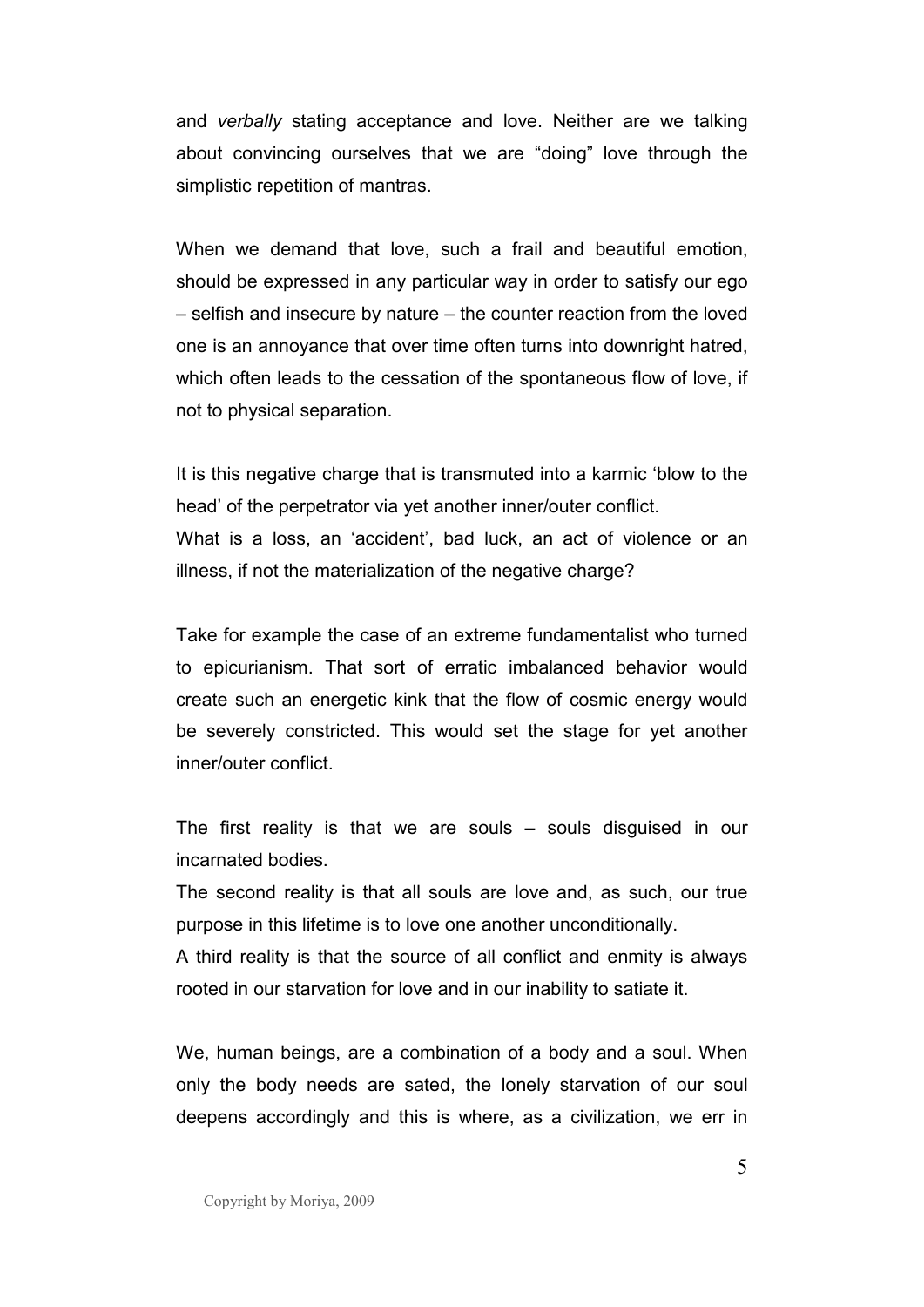thinking that satisfying the body, the persona, with more money at the bank, a promotion, more frequent and better sex, more entertainment, a more stimulating life, more exotic food - more and more of what is within material and within our reach - would solve the problem.

Instead of eventually feeling satisfied with what we have, we indulge a constant craving for more - as there is always more 'out there' that the media are trying to sell us. The more we indulge our base needs, the more our soul's loneliness and starvation deepen.

In time, the persona becomes miserable, emotionally unhealthy and ultimately physically sick.

The main problem of our civilization is that we have never understood the connecting lines that link our actions in the material world to our spiritual deficit and to our emotional stress and physical ailments.

When the world came to be, all of creation – minerals, animals, plants, human beings, stars, suns, etc. – was born from primeval matter. The 'phenomena' world in which we live is, therefore, a complete world in which nothing can be altered.

Wood cannot become iron. Fish cannot become flora. Each creation has been given to humankind in its complete form. Therefore, there is no possibility of ever changing anything in our outer physical world.

Air pollution, greenhouse gases, pollution of the rivers and the seas, the hole in the ozone layer, the melting of the polar caps and toxic waste, just as the side effects of 'enhanced' food are the result of scientific 'advancement'. Scientists take complete matter and alter its properties to invent an *improved* version of the original pattern.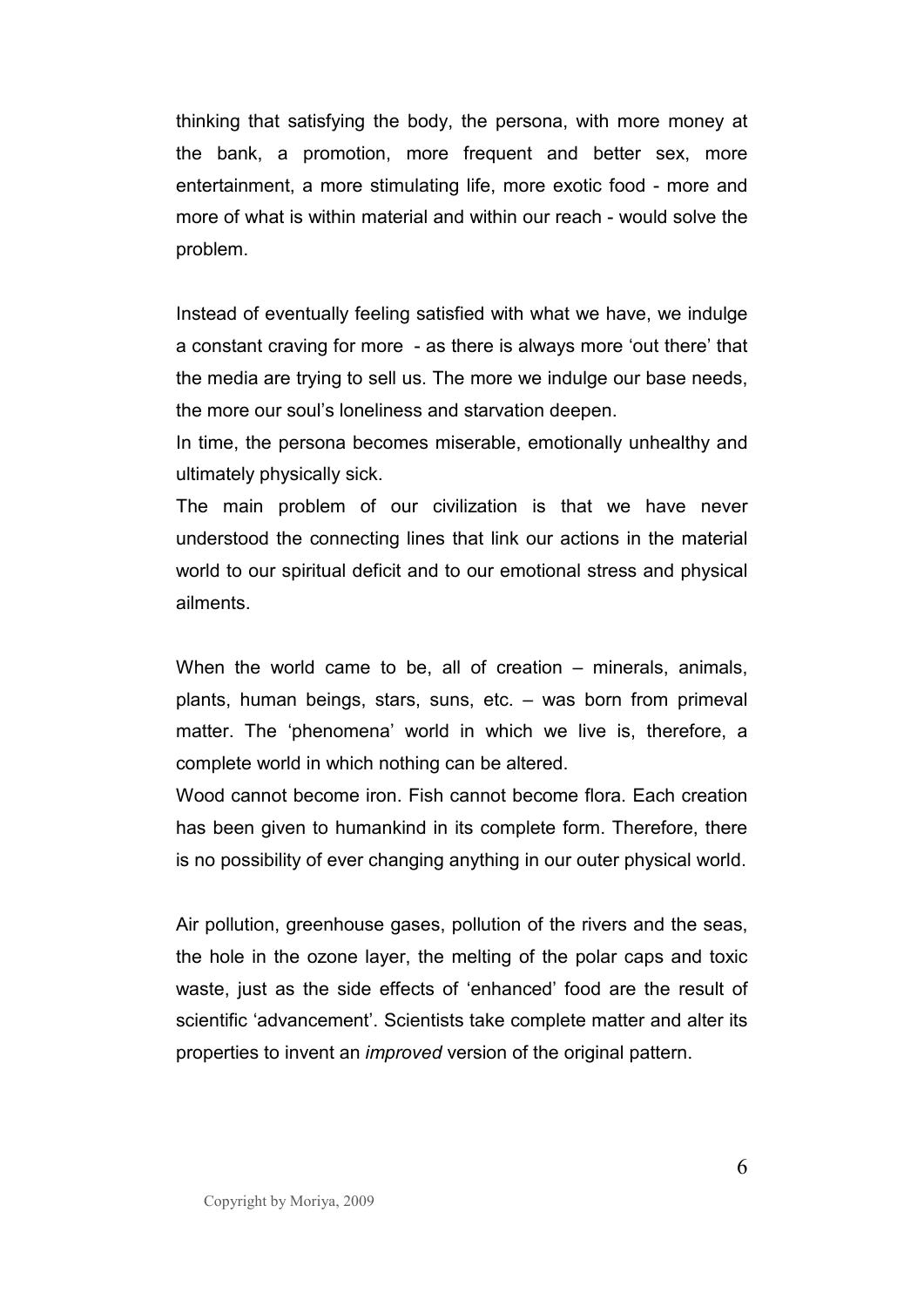The world could be seen as a huge puzzle in which all pieces are interlocking and each fulfills a function without which the puzzle cannot be whole.

So, although there is a general consensus that the contribution of an individual positioned at the bottom rung of society is minimal, this is a grave mistake.

Without such persons in our midst, the nature of the puzzle would be altered. Their absence, if removed from the equation, would cause a severe imbalance that would affect the whole of society.

It has to be understood that everyone alive here and now is a valid and integral part of our society.

Again, we are souls in disguise and the 'phenomenal' world in which we live has set us up with all the opportunities we need to reveal our true selves to ourselves by unveiling the mask of the persona - which is the only way to experience inseparability and our personal merging with the infinite wholeness.

Let's take the case of a rabbit. A rabbit cannot speak. The best she can do is growl a little because of an inborn inability to shape sounds into words. If we tried to teach a rabbit to speak, even after many years of perseverance, the rabbit's throat would still not allow her to do more than growl. The rabbit is a complete creature that is finite.

Let's now return to human beings. When we tell ourselves that we have learned 'something new', reality is that we have *not* truly learnt anything new at all. What we have succeeded in doing is *remembering* some of what we already knew.

As human beings, we are not complete, fixed creatures like the rabbit. We are able to 'learn' by internalizing something that, a minute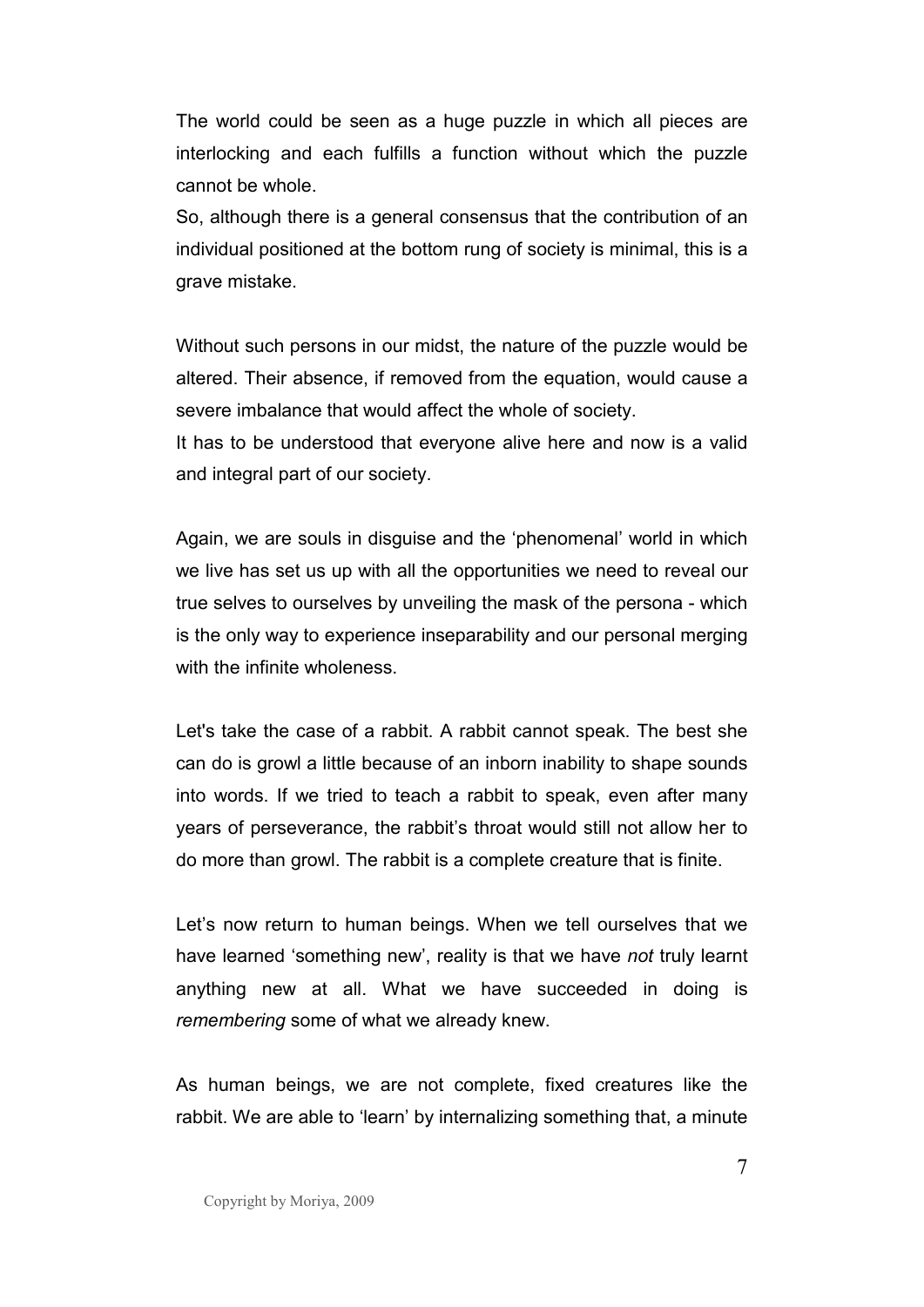ago, was totally unknown to us. When we "remember", we are accessing prior knowledge. The ability to learn and to **understand** means that it is inborn within us and that it is unlimited.

Soul speaks to us through symbols. Understanding these symbols is a must. When we see the world through our eyes, we see pictures formed by a myriad of symbols which our brain analyzes through words.

As long as we stay within the picture's framework, we experience living in peaceful harmony with our selves and with each other. However, the moment we interpret what we see with words, always attributing a higher or a lesser value to one aspect or another, we create separation. Separation fosters friction and friction leads to another conflict.

Soul is Love, Truth and Faith. It is therefore in her nature to desire a merging with infinite and eternal wholeness. The ego-persona, a mere tool, is a mechanical system intended to serve the soul by being a channel between her and the body, so that our soul can look at the world through eyes that see union and unconditional Love.

Each one of us is always dealt the cards we need in order to succeed in this difficult mission but all our difficulties in life spring from our refusal to accept our soul as our master and from our resistance to amend what needs to be amended. They are compounded by our doggedness to flow in a direction that is opposite to that of Life's flow – the unilateral direction of separation.

When a soul is reincarnated as a newborn within a specific family, it is the signal for the parents that the time has come for them to overcome all petty personal conflicts to clear the channel between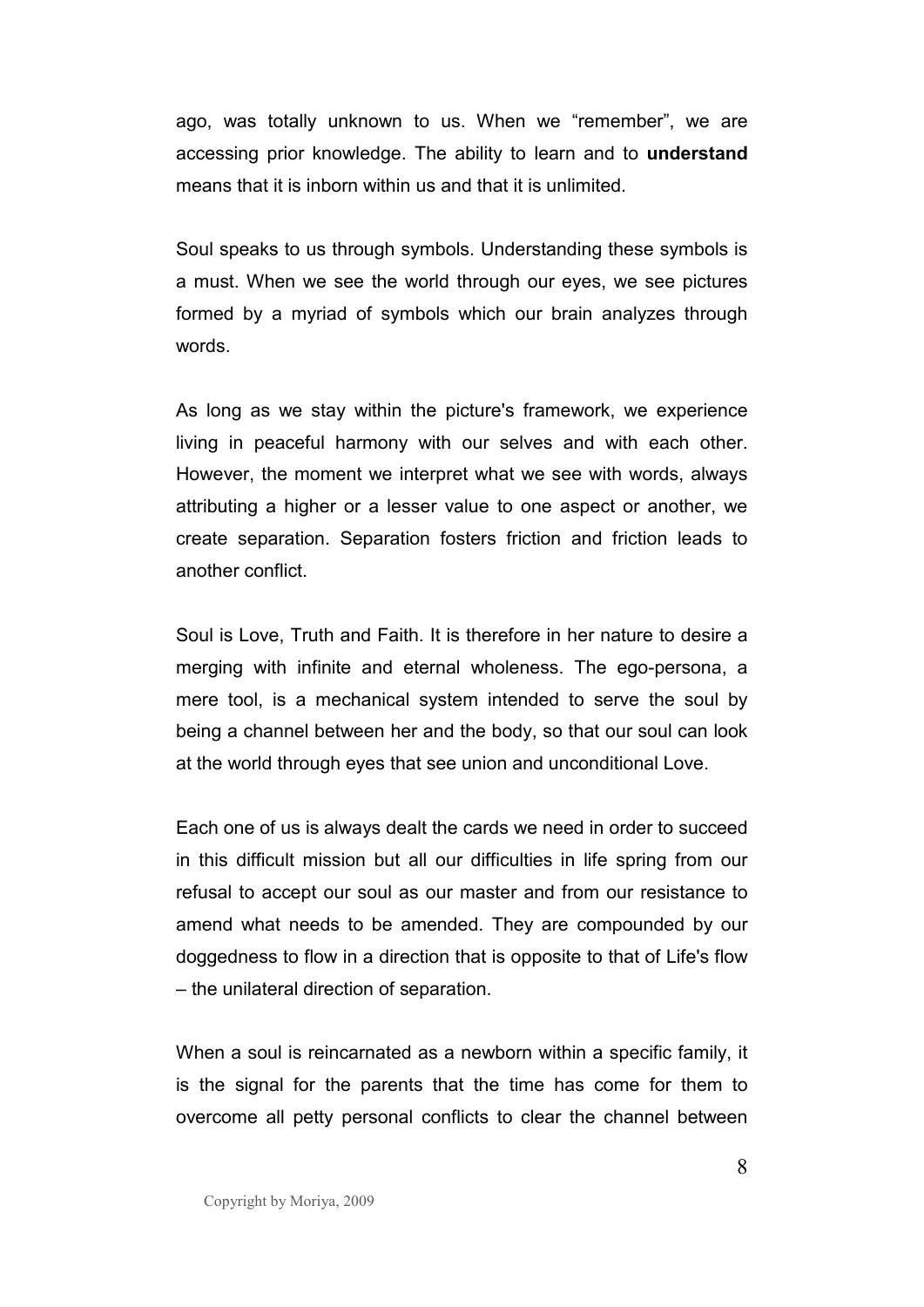their persona and their inner self - not to be hypnotized by their own persona's needs and fears - not react mechanically to every one of life's prickly moments.

The arrival of a newborn soul in their lives is the signal that the time has come for these adults to learn about their true selves by observing their own reactions while refraining from interfering. The arrival of a newborn is the signal to surrender to what-is, to accept holistically and to give unconditionally. The more the parents will be able to give, particularly when things become messy and difficult, the more their acceptance will grow, the more their energy will be renewed and the more they will evolve and rise up the ladder of spirituality.

The world is the stage on which actors perform our play – the play we have written – the play we are directing - the play in which we are the main *as well as* the supporting actors. We reflect our lack of awareness by projecting the roles we play onto others and blaming them for it.

When we give someone a major role in our play, we complain that s/he is taking over our life; and when we give a minor role to someone, we complain that s/he has no interest in our life or that s/he has little time for us. Yet, all the time the problem is ours. By separating, accepting/rejecting people according to our perception of the role they play, we are so absorbed by our selves, so controlled by the past, that we block them. We exclude them from sharing our personal experiences. We, then, complain that no one loves us; that no one cares about us, while in reality we are the ones who have separated ourselves from the whole.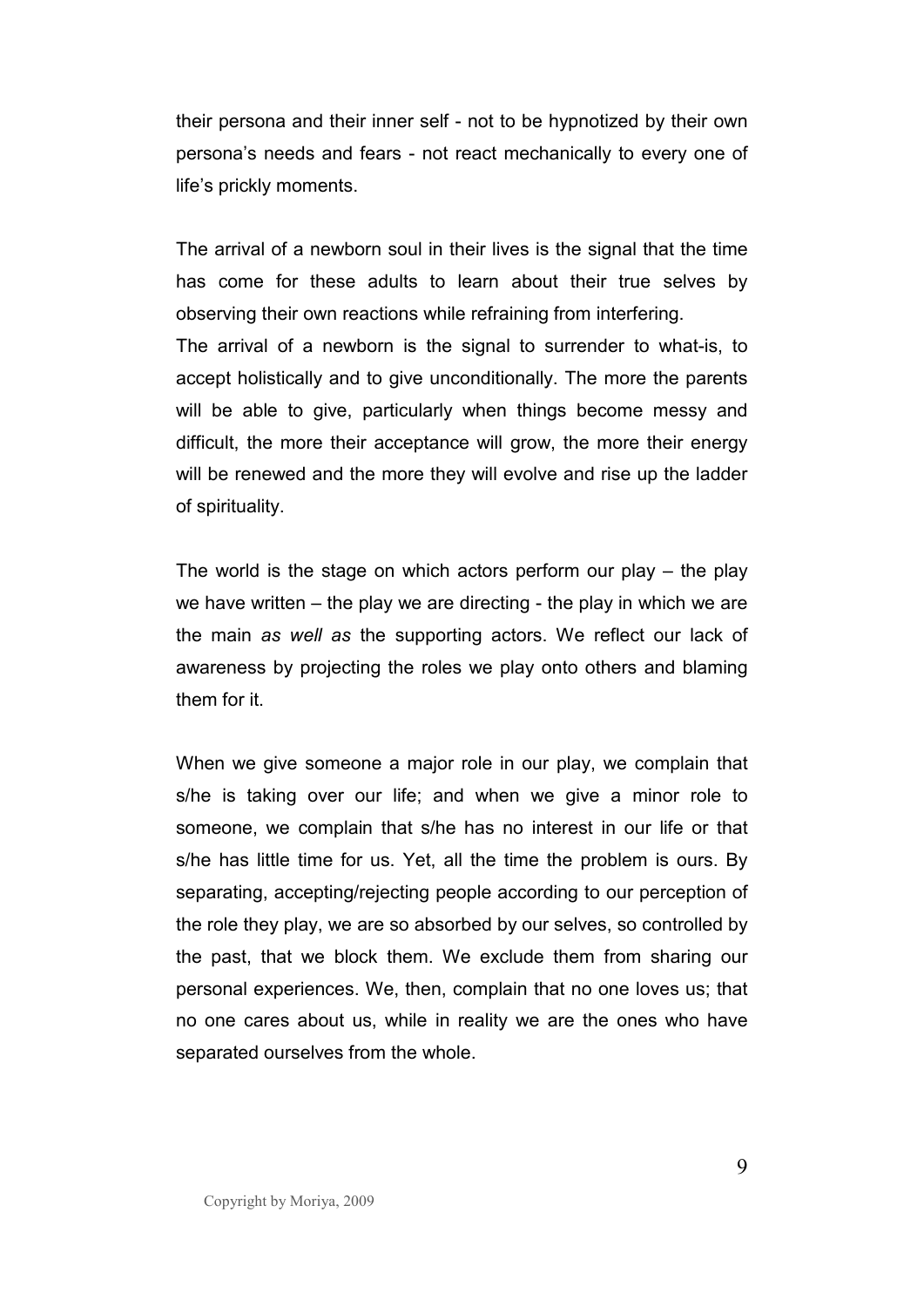Every time we struggle with any of our past experiences, we are not *'here' –* we are not present in *'this'* moment*.* However, it is only in the moment that there exists the possibility to participate fully, harmoniously, in our own play, because that moment contains every other moment that ever was and all those that will ever be  $-$  it is eternity.

The spiritual Path is not a way of seclusion or disconnection from the outward world. It is the Path of harmony within daily life. Within this context, harmony means being passive. It means *not* 'Doing,' but doing only what needs to be done at any given moment and nothing more. It means neither falling back on the past nor leaning heavily on the anticipation of a rose-tinted future that will never come.

Everything that distracts our mind from the present moment reels us back again to the past or to an imagined future. Either way, we are not living at all the moment. In actual fact, Life is reduced to the present moment alone – it is not linked to the moment that preceded it, and it is not linked to the moment that is yet to come.

To be in the moment is an almost unbearable, a Sisyphean task, but it is a task that yields its own rewards. *Flowing* means being an inseparable part of the cosmic energy that surrounds us. This energy is that of unconditional, infinite LOVE.

This energy ebbs and flows with each harmonious act of giving and accepting. In this manner, things are accomplished as if on their own volition. They happen at the right time and in the right way. They fall into place within the best possible circumstances that can possibly exist in any given moment.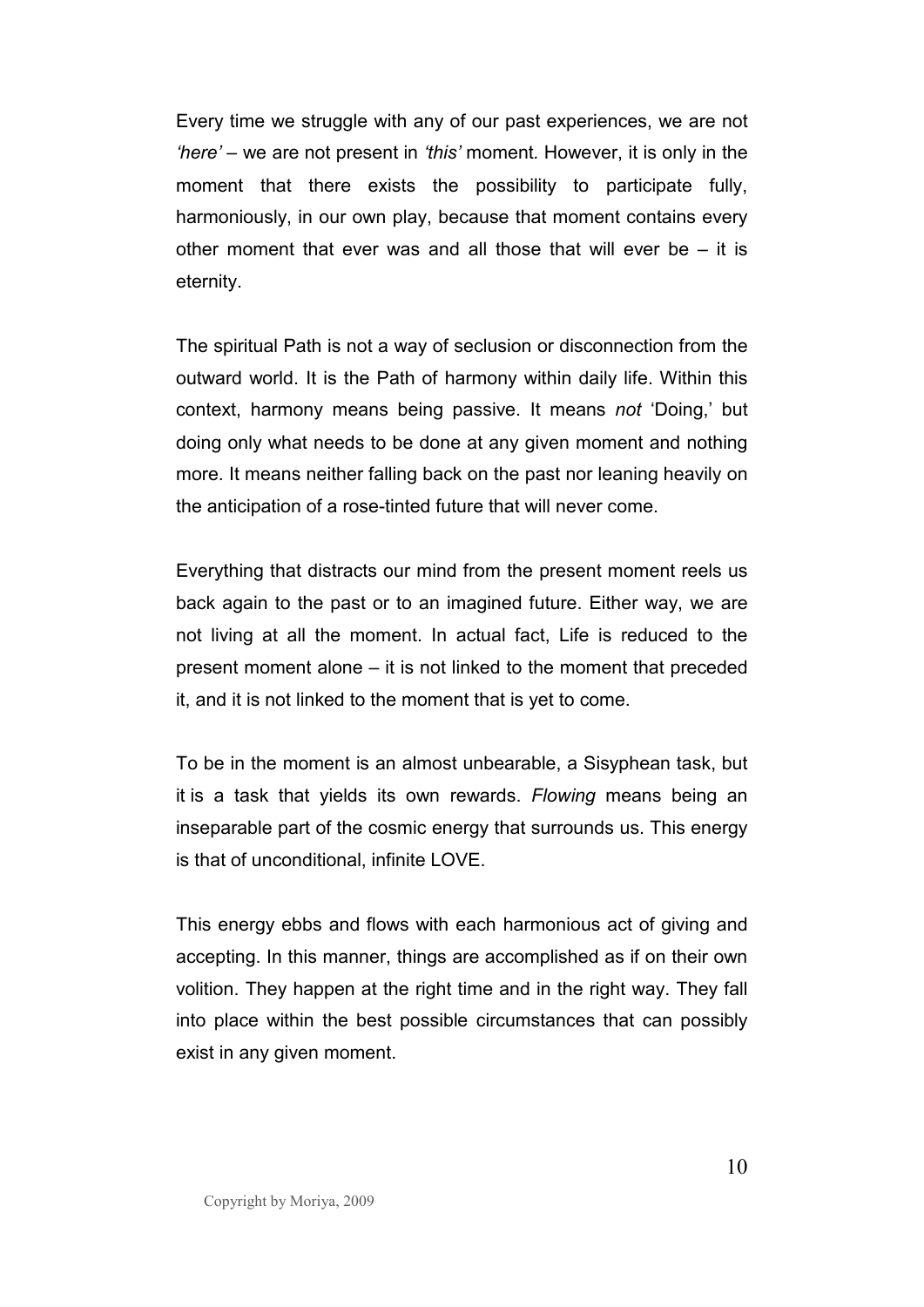The sea that leads its waves to the shore again and again without stopping even for a moment, symbolizes the ego within our daily activities. The incessant roar, the spray, the sparkle that glints on the water – all of them create the illusion of an infinite, hectic movement, while in reality all this activity only serves to hide the real essence at the bottom of the sea where life exists away from the seeing eye. For us, as for the sea, all our activities are visible on the surface.

Daily activities done mechanically blind our inner sight, and lead to the delusion that the real world is the material one we observe through the eyes of our persona. Our insatiable hunger for love remains intact and no achievement, however great - no victory, however hard-fought - no object, regardless of its value – will ever fill the formidable void created within us.

Dependence on the many crutches we lean on, such as our work, our money, our social status, our fame, our achievements, as well as alcohol, entertainment, sex, shopping etc., cannot lift the person beyond the boundaries of the limited ego.

Our hunger for a union with our infinite, limitless Self only make us more reliant on these crutches, thus foregoing all hope of ever being liberated and standing freely.

The more we attempt to control moments and events, the more they enslave us – the more they hang around our neck like an iron weight. It is for a good reason that in the Talmud it is written "win a slave, win a master."

Our insatiable hunger causes us to mistake its source and we place the stress on the physical side: the expansion of personal property distorts reality and, instead of letting our soul guide us, the reins are held by the persona who can never be satisfied because, as a limited tool, for her own survival she is dependent on energies exterior to her self. The persona sucks in this energy from all around and positions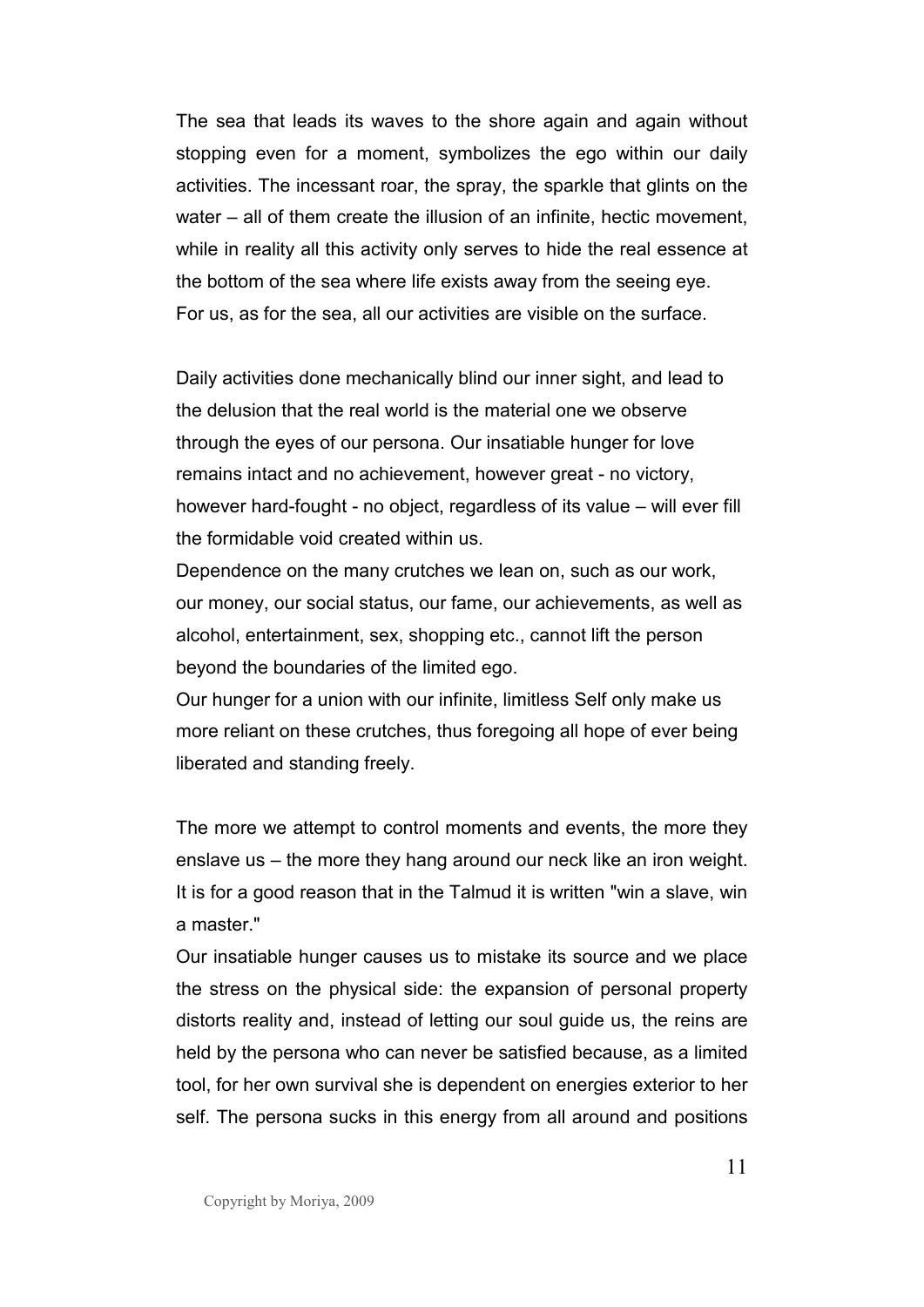herself by using willpower or desire – the persona's most powerful tools.

The more materialistic the persona, the greater need she will have to absorb more of this energy in order to stay alive until, finally, desires out of control will lead her to self-destruct.

Gross matter tends to behave according to the Law of Attraction of Earth, and it weighs down whoever is inclined toward gross lower physical desires while forgetting their divine origin, as in an ancient story about the Sons of God who descended into Earth. It is said that they fell in love with the daughters of Men. They became so absorbed with lustful desires and lower energies that they had become unable to use their wings.

The moral of this story is that we, pure souls, are imprisoned within a body that exists only to satiate its base desires. The 'desired body' – our willpower - is no different than 'a loose canon' and, systematically, it leads us to fail our soul as we fail others.

Our soul is an inseparable part of God. As such, our soul is attached to all other souls in an eternal tie. All souls belong to a higher dimension – one in which energies are much more delicate and mightier than that of earth-bound personas – thus souls are stronger and mightier than anything imaginable.

The term 'higher dimension' does not mean that worlds exist one above the other, the higher one stacked on top of the lower one. In reality, worlds exist one *within* the other like Russian nesting dolls, and the highest worlds are the most inner ones. They are the ones who give the essence, the content and the energy to the lower, grosser worlds. This works exactly like an engine that sets in motion the entire vehicle, although it is hidden from the observer's eyes. The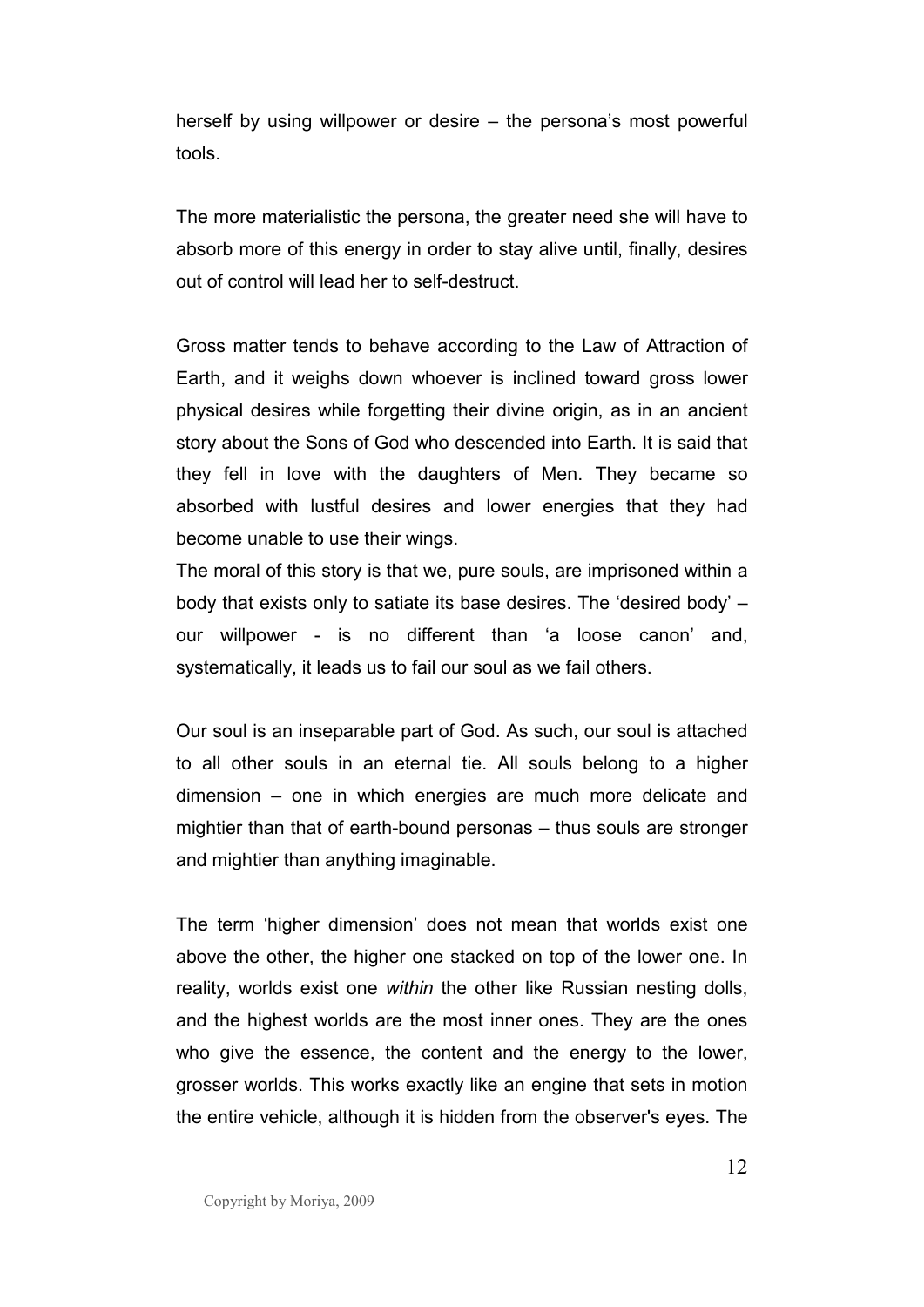higher is one's personal spiritual elevation, the stronger is one's energetic power and, therefore, the greater is one's ability to control the lower levels of one's persona.

Faith means security. To have faith in our soul means we rely on energies that break through all levels and, consequently, events manifest themselves with the speed of light. The person needs only to ask – and the request is granted immediately. When all the blockages are removed, all is delivered to us on time, and there is no need to exert pressure on any aspect of our lives. All flows around us exactly like the breeze.

Wind is the symbol of life of Earth. Without it there would be no life on our planet. When the wind blows gently, it inspires softness, tenderness and evokes the feeling of a loving, comforting caress. Even the leaf won't fall off its tree. But when the wind blows hard, it uproots trees and destroys homes. It brings along dark clouds that release heavy rains that flood the ground, as if all of Nature's forces were united into one entity aiming to cleanse earth from some of the filth that has stuck to her from time immemorial.

Walking the spiritual Path is difficult because the persona needs to change her mechanical behavior by letting go and by surrendering to Soul.

From childhood onwards, modern society teaches us that being competitive, a high achiever, one who controls her own destiny by intervening in all its aspects, is good practice. However, these behaviors lead to violence against the self and violence against others – in one form or another.

There is no competition on The Path. If you won't give your brother a helping hand, in the fullness of time he will drag you backwards. The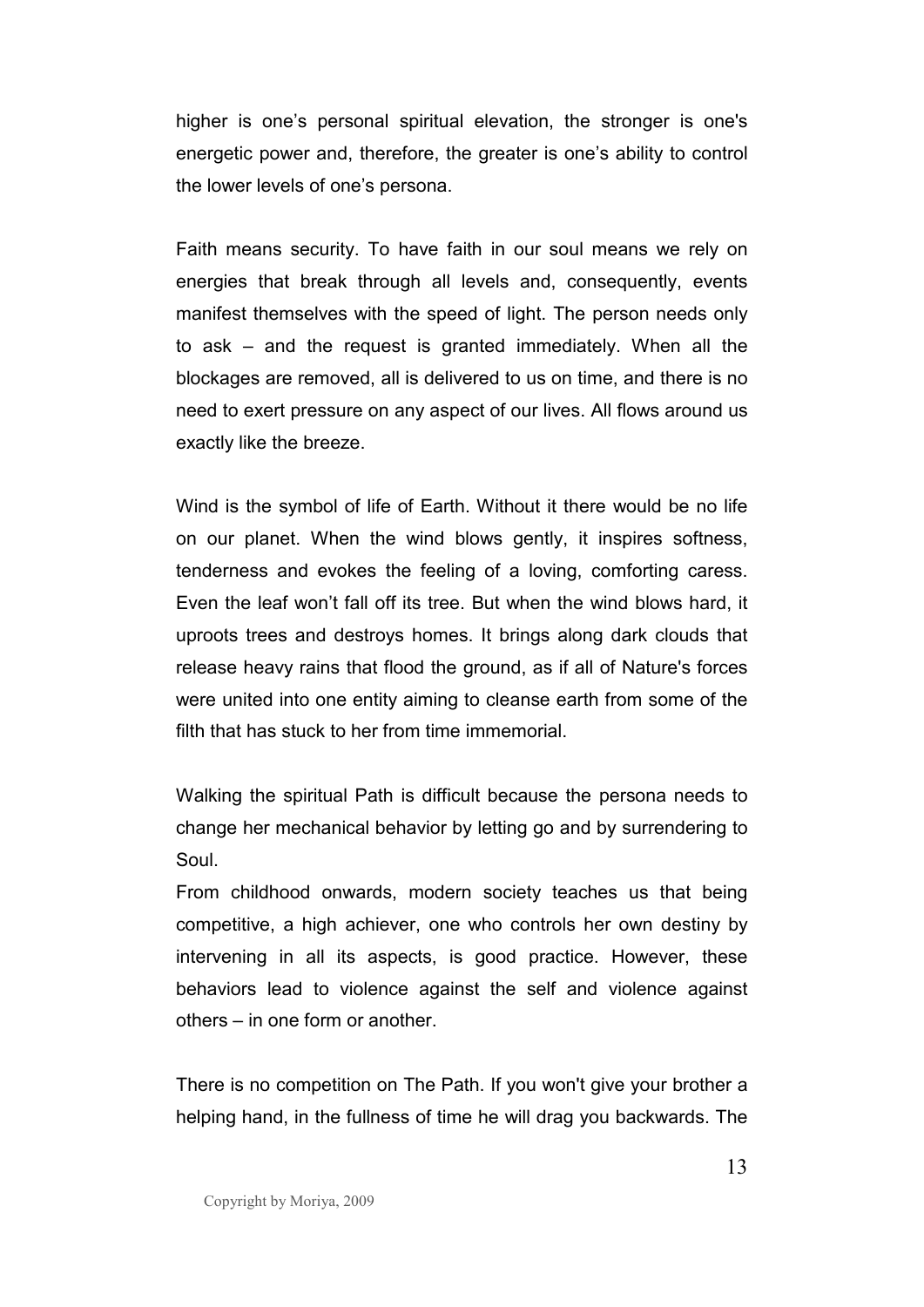spiritual Path is a path of sacrifice, of infinite giving, of being always available to others. It is the path of the open heart.

Our constant desire to 'achieve' and 'win' over others is merely symptomatic of our infinite hunger for love. This modern-day form of beggary will never be the key to opening our heart - not even after we have achieved all that is achievable. Not even if all the medals that can be won have been won.

All that is alive on Earth – plants, animals and human beings – is reacting to the voice of the heart. Soul will never be content with a love that is conditional.

In our culture, the wealthy are as much beggars as the poor. Their compulsion to hoard objects, property and money has its roots in the same inner hunger for love.

It can be said that every single masterpiece is but an imitation of Life and Nature. The fact that, today, works of art are praised mostly according to their financial value, says it all.

Thousands of charitable organizations collect donations to deliver money that is not theirs. Their line of business brings them accolades, appreciation and love. Be that as it may, confusion between the aim and the means is the reason why such organizations are failing in their mission to lift the poor out of starvation and institutionalized dependence.

These organizations only create a disablement on both sides - a mutual dependence on emotional crutches. Money is a neutral matter like every other matter. In itself, money is neither good nor bad, but the energy around money, which is used only as a commodity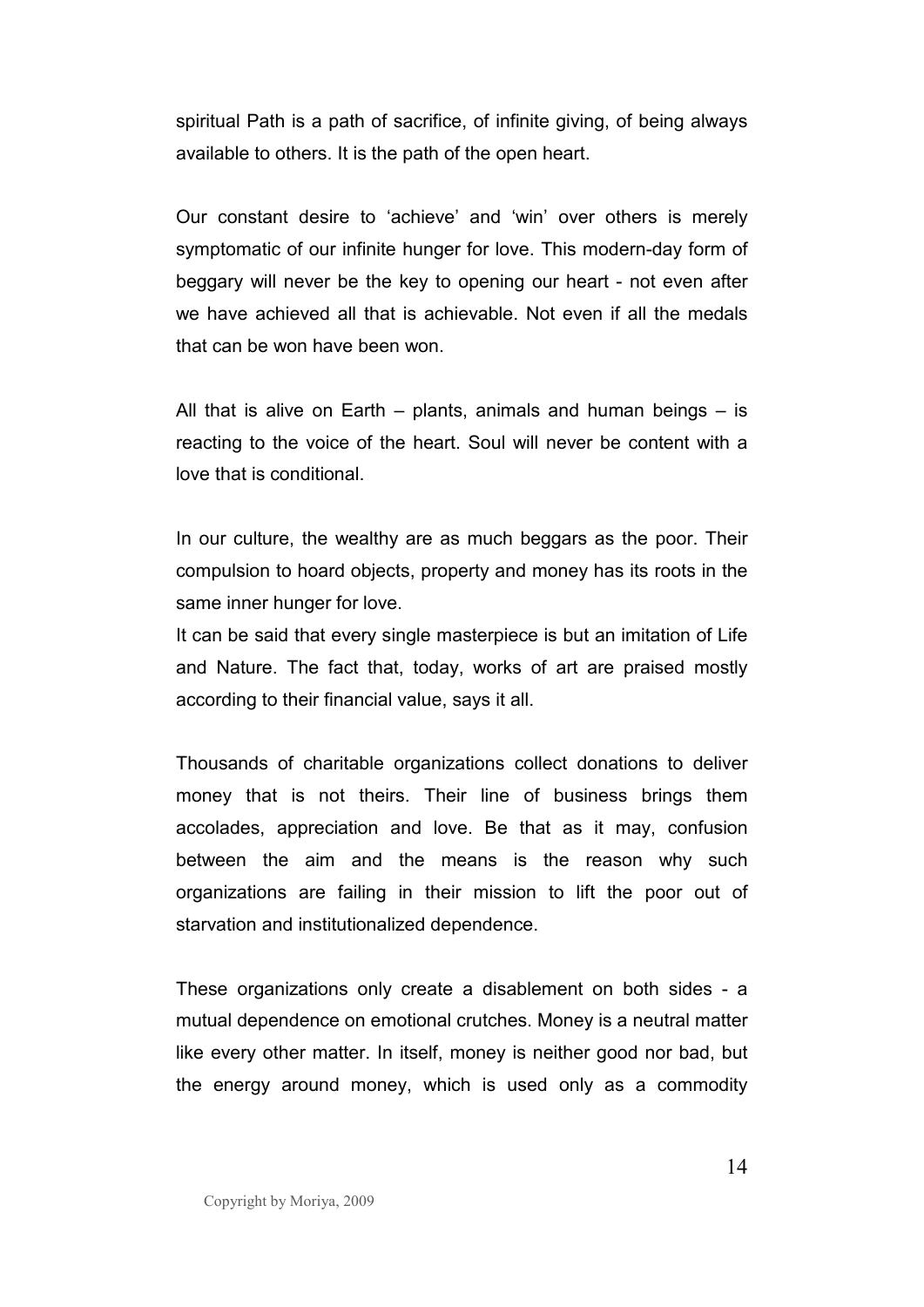instead of being a channel for love between welfare organizations and their beneficiaries, gets soiled.

Because the persona is a limited system, she needs a constant renewal of energy from outside of herself and she sucks from others, mostly by controlling them. Soul, on the other hand, is an inseparable part of the cosmic energy and as such she replenishes herself - the more she gives, the fuller she becomes. Such is the magic of the soul and such is the secret of the soul.

Life is an incessant flow within the infinite, and Nature is its reflection. Within this infinite flow, human beings have created a cocoon within which they have established governments, culture, religions, malls and also all kinds of rules. From generation to generation, they have taught their children to find happiness within the artificial construct of this society – a pursuit equal to that of swimming against the tide.

It's enough to see what happens in America when a cyclone sweeps through, removing every blockage on its way - be it a building, a tree, a car or a train.

The accusing finger always pointed at Nature's forces unleashed reflects our inability to understand that creating artificial blocks where the flow will not be restrained will naturally lead to various explosive behaviors. Therefore people use unnecessary power and energy just to survive inside this artificial cocoon. That barely repressed power expresses itself through inward and outward violence. It also expresses itself in the compulsion to build greater buildings and giant malls, as if building bigger blockages could ever stop the flow of life.

Even the greatest dam of the world will not withstand the pressure of flowing water that floods whatever stands in its way. Our mighty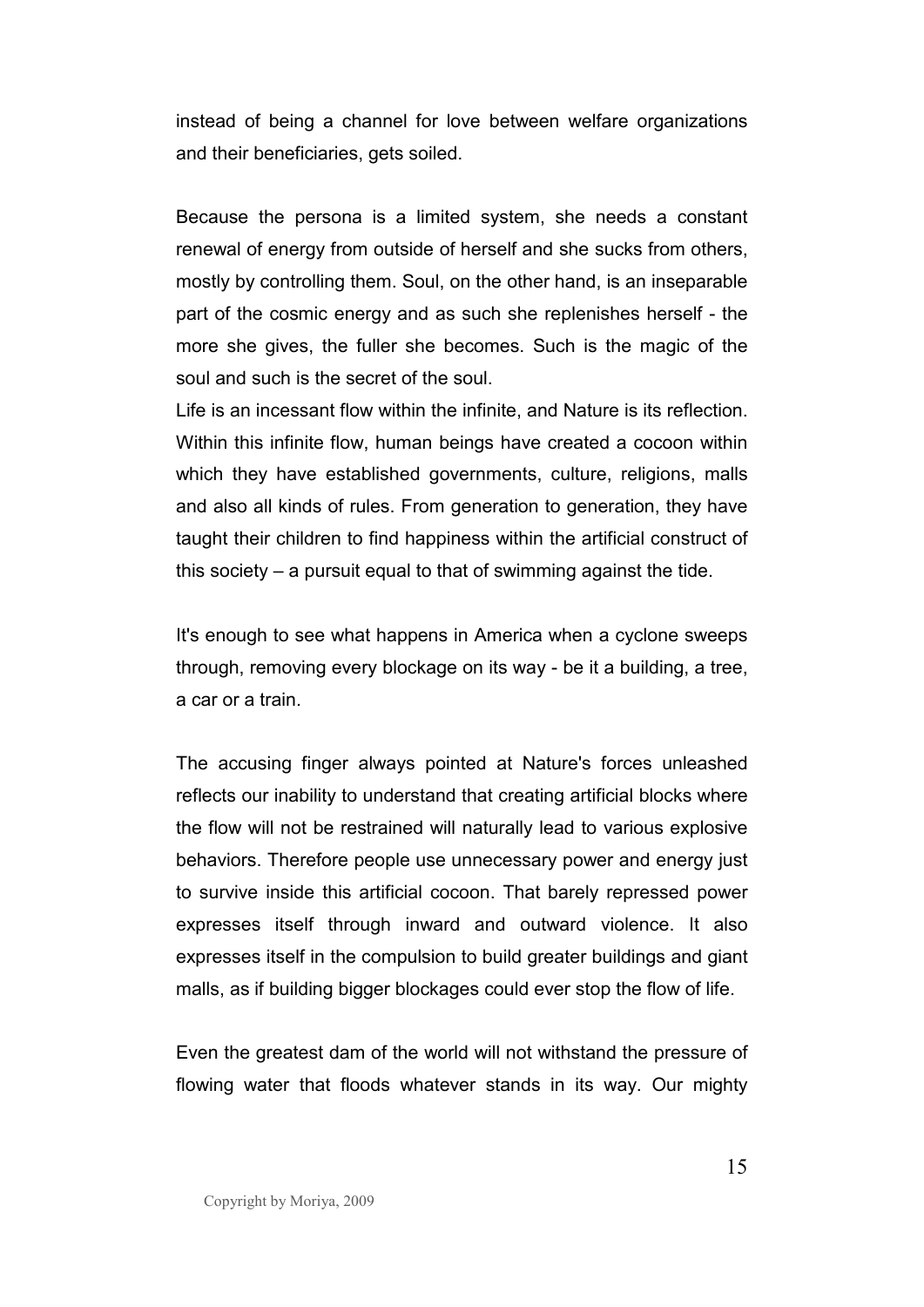armies, equipped with weapons of mass destruction, attest to our ignorance and to our blindness.

The most repressive police system in the world only fosters more criminals and more gratuitous violence.

Cause and effect are interconnected and inseparable. The mere existence of massive armies creates political tensions and international conflicts because the inner drive imprinted within them eventually bursts into outward expression.

Huge buildings cause imbalance by distorting the flow of energy around and through them. The higher up and away from vegetation and the ground's energy we live, the thinner the oxygen we breathe. The Law of Attraction is not strong enough to prevent neurological and physical symptoms such as loss of balance, dizziness, headaches and other symptoms of unease.

Mother Nature has provided us with all that we need to live healthily: air, water and food; material for clothing and shelter as well as lifesustaining energy. The closer we can get back to her – the better our communities will fare.

When, for example, we look at a tree, what do we see? What do we feel? Are we grateful to the tree for granting us shade under the hot sun? For the paper we use daily? For the furniture that furnishes our houses? For the house in which we live? For the beauty that it emits all around, and without which the world would be a scorched desert?

When we consider all of Nature's treasures - including the fauna and flora within it - purely from a selfish utilitarianist perspective, our lack of insight shrinks the world around us to the dimension of our needs. What ensues are needs evermore restrictive, designed to serve the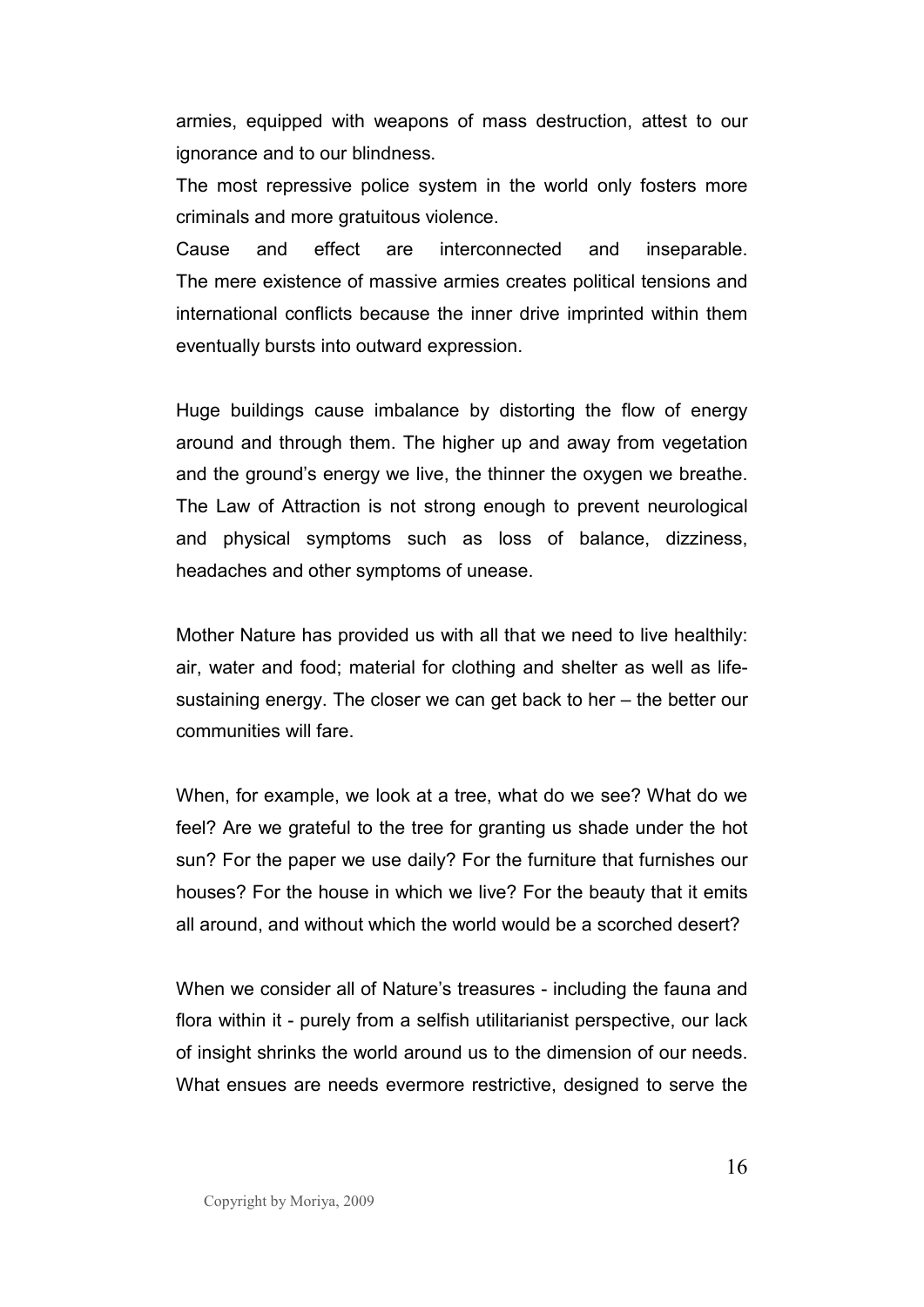persona's immediate desires which, if not satiated, will again erupt in one form of violence or another.

Attempting to see the world through the eyes of the limited persona reduces and trivializes all that we do, because the whole is again separated into tiny parts that are unable to absorb and reflect back the whole picture.

When soul sends a message such as "Know unconditional love,' the persona understands it as 'Have sex now.' This blind ignorance is what leads men to a prostitute from whom they can 'buy love.' Both the prostitute and her clients are struck by an illness that has, as its source, the same insatiable hunger for love.

Once again, the money exchanged is the commodity that connects them. But when the heart is blocked, money is valueless and it loses its true purpose as a channel that connects people. Symbolically, money represents the high values of love, compassion, acceptance and giving. As money passes from hand to hand, it provides us with the golden opportunity to open our heart and to deliver these high values through its channel.

The best investment of money is done by keeping it in a state of constant flow. Otherwise, it become moldy and rancid like food stored too long. The more we give from *an open heart*, the more the value of money grows - both spiritually and physically.

Let's say that a person asks for help and, after having obtained that help, s/he offers to pay in lieu of a thankyou. Should the person accept the money, the exchange of "give and get" will cancel out the original intention.